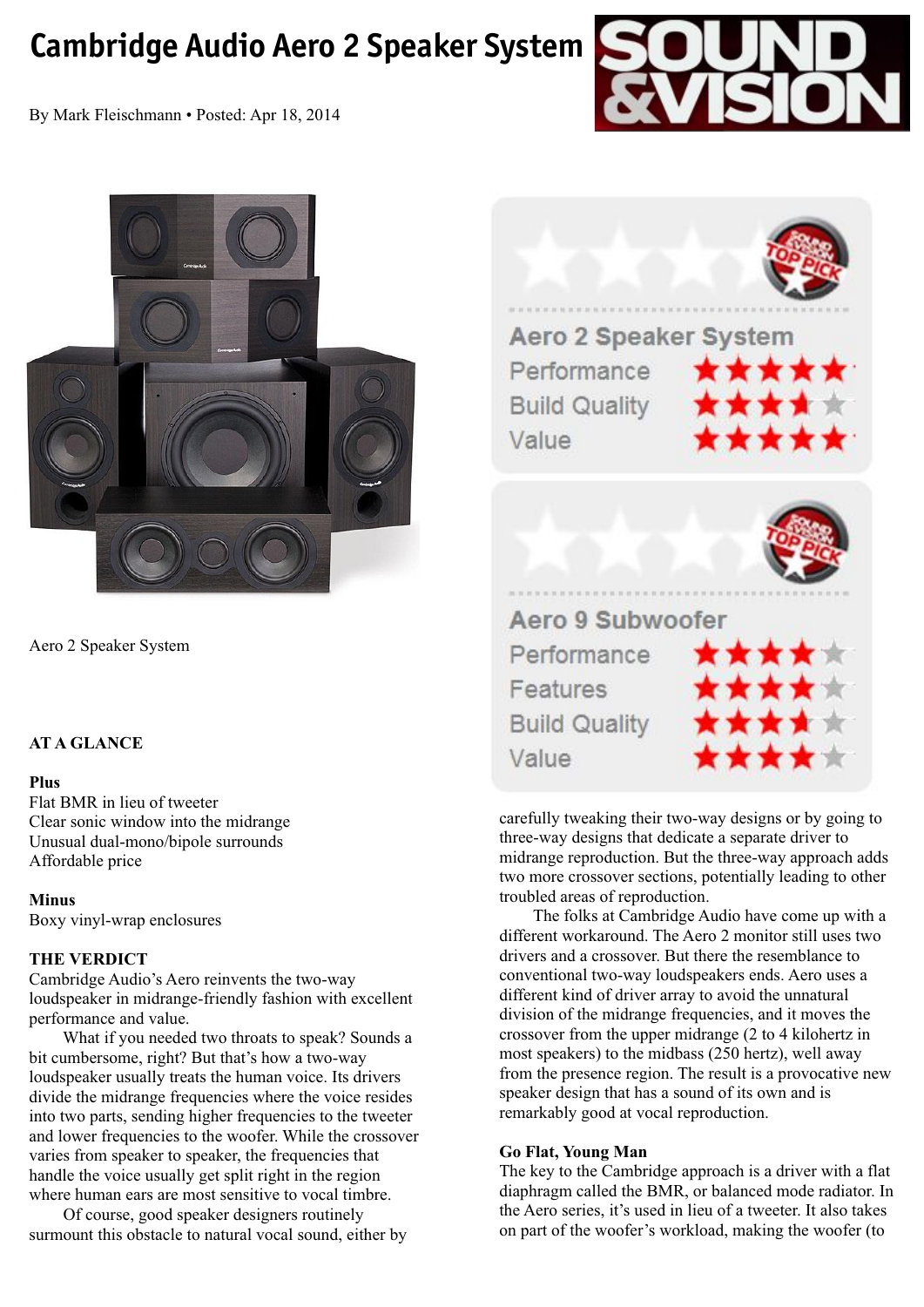use Cambridge terminology) a subwoofer. The system reviewed here also adds a standalone sub, so I'm going to use the term woofer to refer to the larger cone drivers in the five non-sub speakers.



The BMR diaphragm is a composite sandwich with paper skins covering a honeycomb paper core. The material was chosen for its high strength-to-weight ratio, not primarily for cost, and is used for all Aero drivers. The BMR handles both high and mid frequencies and uses a different kind of motion for each. Conventional drivers move like pistons, with the entire diaphragm moving back and forth in unison. Instead, a BMR driver creates controlled ripples in the diaphragm like a bunch of stones tossed into a pond, bending the diaphragm to generate high frequencies. In engineer speak (with a nod here to S&V audio tech editor Mark Peterson), the higher frequencies are effectively being produced with the diaphragm in a controlled version of what is often called "breakup mode." At lower frequencies, the BMR operates more like a piston, as conventional drivers do. Above a certain frequency, areas of the diaphragm move in different directions relative to one another, resulting in phase behavior that leads to a sonic character that many would describe as spacious.

Meet the Aeros:

The Aero 2, here serving the front left/right channels, has a 2-inch BMR and a 6.5-inch woofer in a ported enclosure. The Aero 5 horizontal center has the samesized BMR and a pair of 5.25-inch woofers in a smaller, sealed enclosure. In the Aero 3 surround are two 4-inch



BMRs (and no other drivers) in what amounts to two fully sealed enclosures in the same cabinet. It can operate as either a bipole, for diffusive surround effects, or in what Cambridge describes as dual-mono mode for more localizable surround effects. The two sets of binding posts can also be connected in such a way as to discretely reproduce both side and back surround channels from a seven-channel AVR. All three models have nominal impedance vaguely stated as "8 Ohms compatible"—see our lab results for a realistic measurement. The Aero 2 and Aero 5 have rated sensitivity of 90 decibels; the Aero 3's is listed as 88 dB.

The Aero 9 sub uses a pair of 10-inch woofers, one active, one passive, backed with a 500-watt Class D amplifier. Cambridge refers to the passive radiator as an auxiliary bass radiator (ABR).

The Aero series also includes a floorstanding model



not reviewed here, the Aero 6 (\$1,099/pair), with a 2 inch BMR and dual 6.5-inch woofers. All Aero models come in rectangular-shaped enclosures except for the dual-baffle Aero 3 surround. All are vinyl-wrapped in faux walnut or black. At these prices, you're not getting wood veneer, but the walnut finish of our review samples was light and pleasant, not dark and dingy, and quite presentable.

 Associated equipment included a Pioneer Elite VSX-53 A/V receiver, Oppo BDP-83SE universal disc player, Micro Seiki BL-21 turntable, Shure V15MxVR/N97XE cartridge, and Onix OA 21s integrated amp serving as phono preamp. All movie demos were Blu-ray Discs with DTS-HD Master Audio soundtracks.

Your first impression of the BMR in action may be misleading. It took about a dozen hours of play for these speakers to settle in, and the mutation over that period of time was more noticeable than I typically find with conventional drivers, with the top end steadily gaining in refinement. But it was worth the wait. A clear, uncolored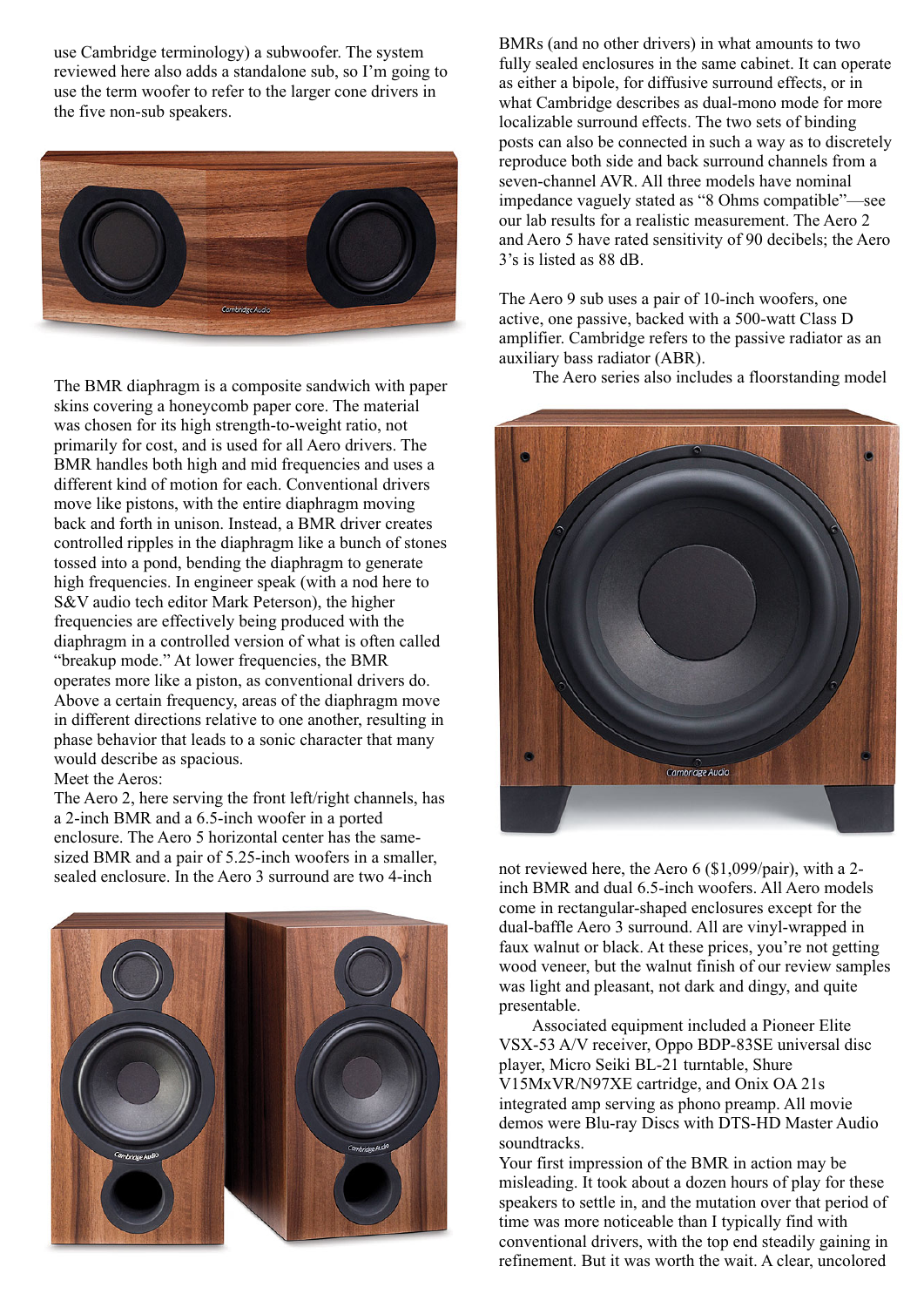midrange is the Aero's chief strength. No, the midrange is not disproportionate or exaggerated at the expense of the top end—but it is transparent and even, like looking at your garden through a freshly cleaned window. Bass from the monitor's and center's "subwoofers" is firm and tuneful, and if you think you're getting too much of a good thing, Cambridge provides a foam bung to block the monitor's front port. This option might be helpful if the only practical placement in your room is near the wall, which tends to boost bass.

 I got to The Amazing Spider-Man—the reboot with Andrew Garfield&Dasha;late in the listening demos when the speakers had completely broken in and the mid and upper frequencies were at their most pristine. The Aero 2 monitors and Aero 5 center stood up to highvolume blasting and were commendably free of the harshness that plagues some tweeters in loud passages. Midrange was loaded with detail, but it was the kind of detail that fills in objects within the soundfield, as opposed to merely outlining them. The Aero 9 subwoofer handled the bottom end with aplomb, delivering loads of output, and its combination of active and passive drivers crossed over to the speakers (at my usual 80-Hz crossover) so holistically that the system's bass response often seemed to come from a single large speaker, as opposed to a 5.1 configuration.



In Dredd, lurid ultraviolence in a futuristic urban jungle is accompanied by a relentess score with electric guitars ripping through the soundfield like avenging furies. Normally I would find this kind of material as enticing as fingernails scraping a chalkboard, but the clarifying power of the BMR drivers made it a more palatable, if not edifying, experience. The sub made the synth bass of doom an omnipresent, suspense-building pleasure. With the Aero system's clean output and even balance of frequencies, I felt as if I were sitting in the mixing suite, alongside the engineers, deciding just how much of a

sonic barrage the audience could take.

 Flight stars Denzel Washington in his always compelling low-key-but-intense mode. An extended plane crash front-loads the story with high-decibel action, and here the Aero BMRs, woofers, and sub combined to step up the excitement with wide, confident dynamics. The result was almost unbearably intense, and it set the stage for the less bombastic, character-based drama that forms the rest of the plot, making a good movie even better.

#### **A Seasoned Witch**

Close to the Edge, the Yes masterpiece, has always struck me as unfinished business. Although the album never fails to deliver a shot of prog-rock stimulation, especially in the frantic sidelong title track, lots of intriguing ingredients get buried in the too-dense original mix. The new 5.1 channel 96/24 mix by Steven Wilson (available on both Blu-ray and DVD-Audio) moves many of the keyboard and backing-vocal parts to the surrounds, not only liberating those elements but leaving more space in the front soundstage for the lead vocals and especially for the drums. The Aero system dynamically accelerated an already powerful engine to exhilarating levels. Even elements that weren't disserved in the original mix—like the growling bass—became more of a good thing. This classic has never sounded better.



For classical listeners, new surround mixes aren't thick on the ground, so I've been backtracking into my library's large supply of multichannel SACDs. A great specimen is the PentaTone release of symphonies by Haydn (Nos. 88 and 89) and Beethoven (the first) with Sir Colin Davis conducting the Royal Concertgebouw and BBC Symphony orchestras. The Aeros were the perfect vehicle for these 1975 golden-age-of-quad recordings by Philips Classics, especially in the Haydn symphonies, taped in the Amsterdam Concertgebouw. The BMRs lavished their clarity and detail on the concert hall's distinctive acoustics, making its long, luxurious decay perfectly continuous. String textures in all recordings were reasonably refined (after break-in). In the more propulsive Beethoven First, kettledrums got best-case treatment from the speakers and sub, with a gratifying combination of weight and pitch control. I must confess, I didn't expect much from this small, prosaic-looking sub, but the more time I spent with it, the more respect I had for it.

 Hearing Billie Holiday's vulnerable late-career voice, with its noticeable rasp and brittle vibrato, is always a highly emotional experience for me. The Aero 2 was the perfect vehicle for this delicate and extraordinary instrument, delivering it whole, in one piece, undivided by